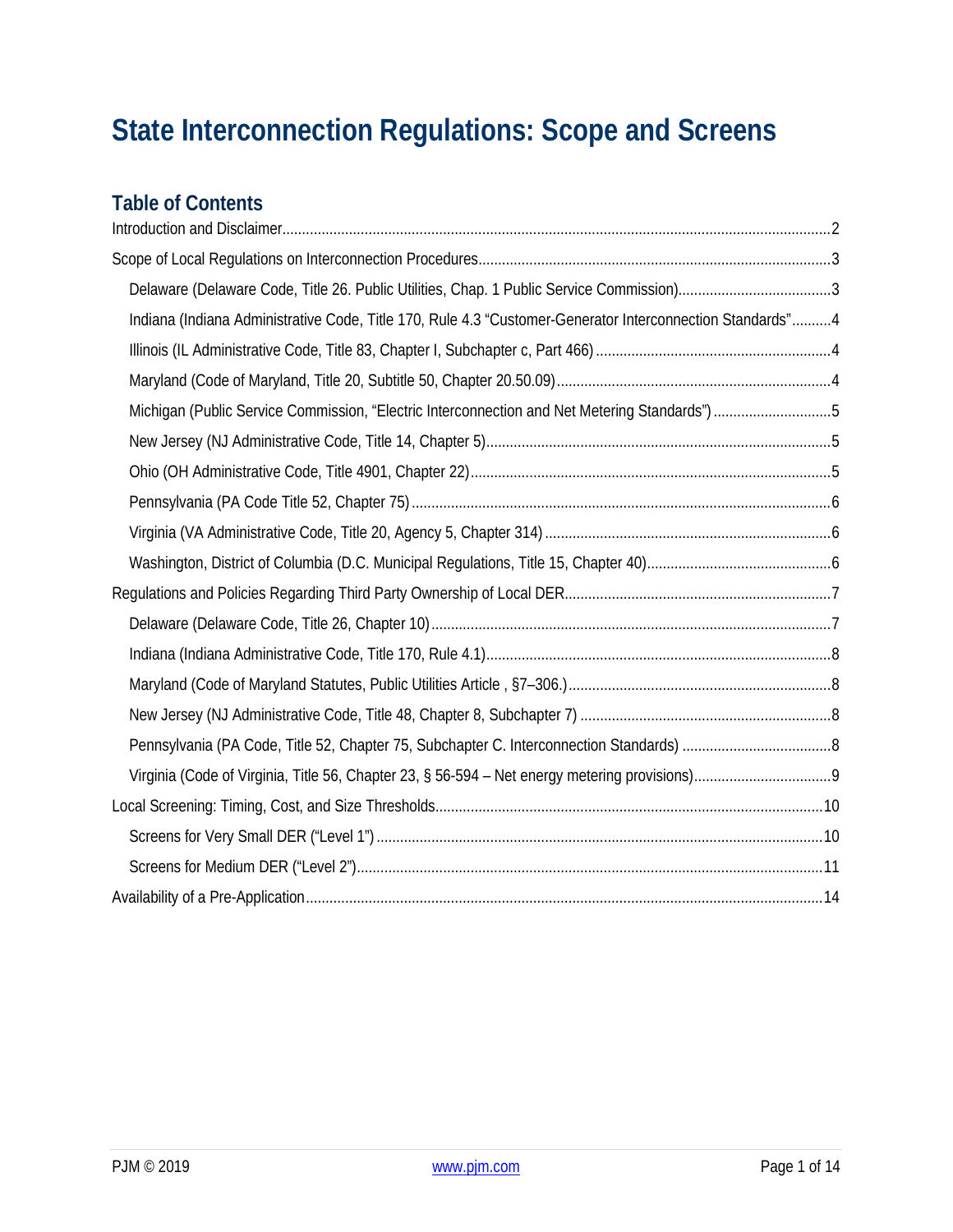### <span id="page-1-0"></span>**Introduction and Disclaimer**

The codes of regulations for the following states were assessed for this document: Delaware, Illinois, Indiana, Maryland, Michigan, New Jersey, Ohio, Pennsylvania, Virginia, and Washington, D.C.

PJM does not claim to interpret these state codes, but merely offers excerpts to support PJM stakeholders in better understanding the interconnection process for DER participation in wholesale markets. The excerpts and summaries documented here are based on a snapshot of state administrative codes from Q4 2018 and Q1 2019—such codes are constantly updated, and so readers of this document should understand it will be out of date immediately upon publication. PJM does not have plans to update this document. For these reasons, this document should not be construed as guidance (legal or otherwise) for interconnection customers with specific projects or for any other entity, but rather as an overall policy review. Moreover, PJM does not have authority over state-jurisdictional interconnections, and PJM does not administer, review, or enforce state policies on DER interconnection.

PJM does not take any position on these or any other state administrative codes, nor on retail rates or tariffs. This document should not be construed as a PJM position on state policies, but rather as context for understanding and discussing PJM's FERC-jurisdictional policies and procedures.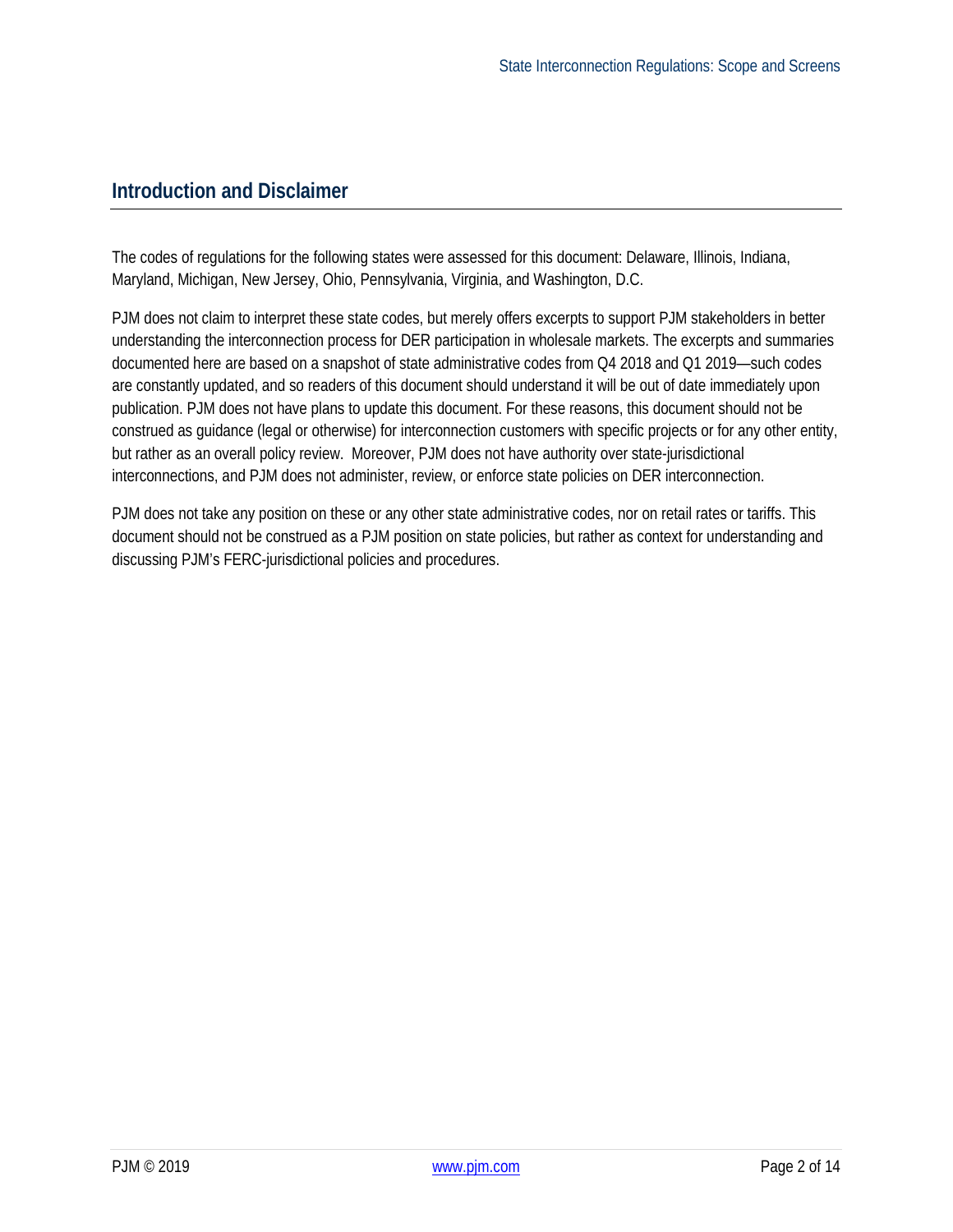### <span id="page-2-0"></span>**Scope of Local Regulations on Interconnection Procedures**

Many local regulations outlining DER interconnection procedures are limited, for instance to net metered DER or to DER that are Class I renewables.

In particular, many state regulations have provisions to exclude from their scope DER that interconnect under FERC or PJM authority. In some cases this is expressed with language similar to "this local code does not apply to DER that are subject to the interconnection requirements of PJM Interconnection." Since DER that seek to make wholesale sales must come through the PJM queue, regardless of whether they interconnect under local or FERC authority, such exclusions can be confusing for some stakeholders. PJM offers this statement of clarification:

For a DER wishing to make wholesale sales but connecting to a local distribution facility under state/local jurisdiction, the PJM Tariff does not govern the physical interconnection of the DER. Instead, the state/local authorities have jurisdiction over such physical interconnections. Nonetheless, in order to participate in PJM markets, such DER must meet certain PJM conditions:

- a) Enter the PJM New Services Queue;
- b) Follow through the study process to an executed Wholesale Market Participant Agreement; and
- c) Meet the technical conditions of market participation (including, but not limited to, meeting PJM's general requirements for operational telemetry and control, as applicable).

As part of the study in the New Services Queue, the DER will be assessed for any thermal, short circuit, or stability related impacts to the FERC-jurisdictional transmission system, and the DER will be responsible for the costs of any necessary transmission upgrades prior to participating in the PJM markets.

In sum, DER wishing to make wholesale sales but connecting to a local distribution facility under state/local jurisdiction are not subject to the physical interconnection requirements of the PJM Tariff, but they nonetheless must apply to the New Services Queue and be assessed for impacts as a condition of participation in wholesale markets, as well as meet the technical conditions of market participation.

The following are excerpts of the relevant state codes.

#### <span id="page-2-1"></span>**Delaware (Delaware Code, Title 26. Public Utilities, Chap. 1 Public Service Commission)**

**Del.C., Title 26, Chap. 1, § 1014 Public purpose programs and consumer education**.

(e) The rules and regulations promulgated for net energy metering by the Commission, municipal electric companies, and electric cooperatives during any period of exemption under § 223 of this title shall: … (5) An electric supplier's interconnection rules shall be developed by using as a guide the Interstate Renewable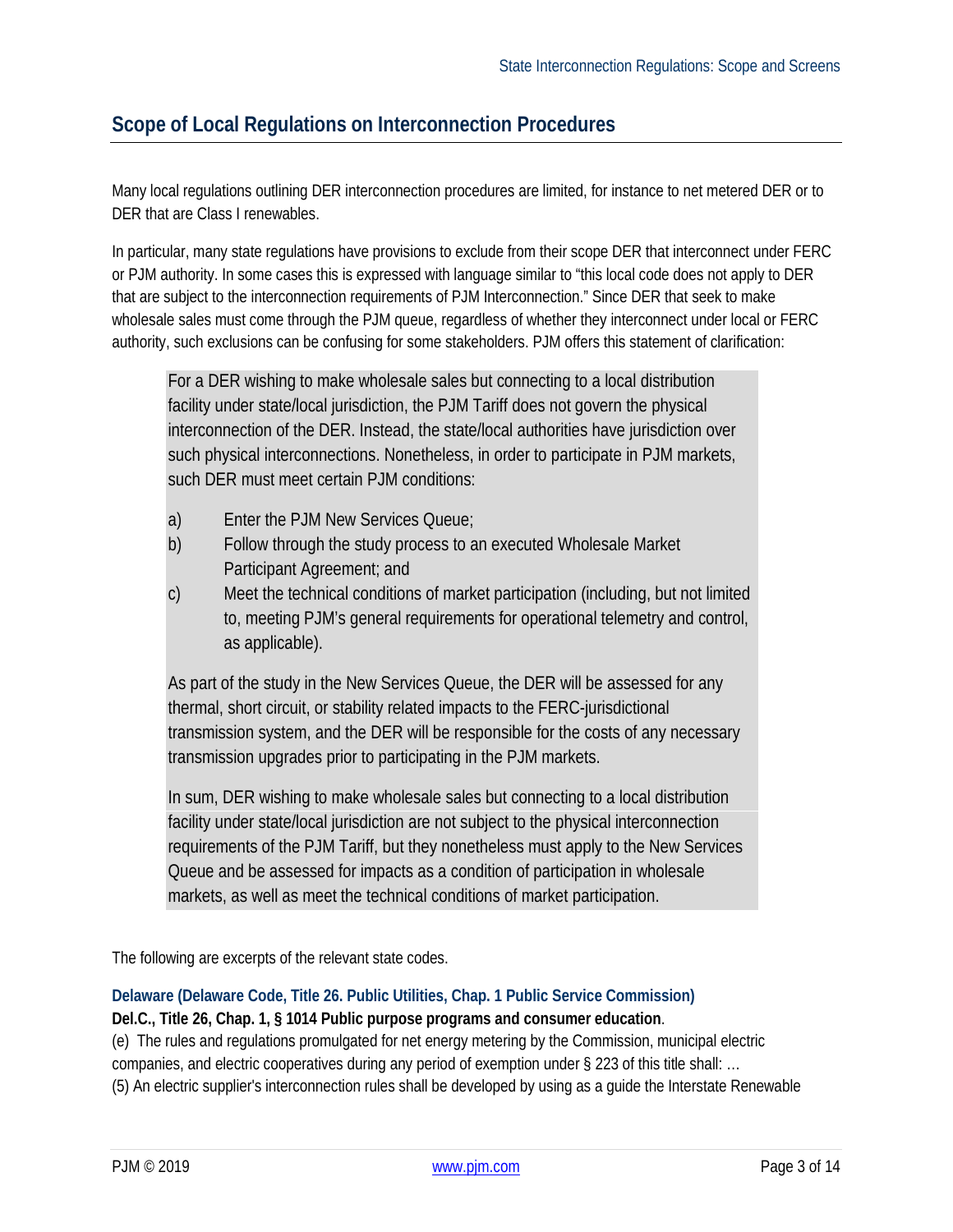Energy Council's Model Interconnection Rules and best practices identified by the U.S. Department of Energy. Municipal electric companies shall establish interconnection rules no later than July 24, 2008.

#### **PJM-related or FERC-related exclusion**: None identified

<span id="page-3-0"></span>**Indiana (Indiana Administrative Code, Title 170, Rule 4.3 "Customer-Generator Interconnection Standards" 170 IAC 4-4.3-1 Definitions, Sec. 1**—"(d) "**Customer-generator facility**" means an arrangement of equipment for the production of electricity that is owned and operated by: (1) an eligible customer; or (2) a third party at the eligible customer's site. (e) "Eligible customer" means any: (1) person; (2) firm; (3) corporation; (4) municipality; or (5) other government agency; that has agreed, orally or otherwise, to pay for electric service received from an investor-owned electric utility and is in good standing with that utility.

**170 IAC 4-4.3-2 Applicability, Sec. 2**—This rule shall apply to any investor-owned electric utility, subject to the jurisdiction of the commission, that may now or hereafter be engaged in the: (1) production; (2) transmission; (3) sale; or (4) distribution; of electric service and all customer-generator facilities that apply for interconnection with such utilities on or after the effective date of this rule.

#### **PJM-related or FERC-related exclusion**: None identified

#### <span id="page-3-1"></span>**Illinois (IL Administrative Code, Title 83, Chapter I, Subchapter c, Part 466)**

**Section 466.10 Scope—**The Illinois Distributed Generation Interconnection Standard applies to generation facilities operated in parallel with an electric public utility distribution company in Illinois and meeting the following criteria:

a) The nameplate capacity of the distributed generation facility is equal to or less than 10 MVA; and

b) The distributed generation facility is not subject to the interconnection requirements of either the Federal Energy Regulatory Commission (FERC) or the applicable Regional Transmission Organization (RTO) (either Midwest Independent Transmission System Operator, Inc. (MISO) or PJM Interconnection, LLC (PJM)).

**Section 467.10 Scope—**The Illinois Large Distributed Generation Interconnection Standard applies to any generation facility operated in parallel with an electric public utility distribution company in Illinois and whose nameplate capacity is greater than 10 MVA (large distributed generation facility), provided that the distributed generation facility is not subject to the interconnection requirements of either the Federal Energy Regulatory Commission (FERC) or the applicable Regional Transmission Organization (RTO) (either Midwest Independent Transmission System Operator, Inc. (MISO) or PJM Interconnection, LLC (PJM)).

**PJM-related or FERC-related exclusion:** see above provisions.

#### <span id="page-3-2"></span>**Maryland (Code of Maryland, Title 20, Subtitle 50, Chapter 20.50.09)**

**COMAR 20.50.09.01 Scope** – This chapter applies to a small electricity generator facility seeking to interconnect to the electric distribution system that meets the following criteria:

A. The small generator facility is not subject to the interconnection requirements of PJM Interconnection, LLC; and B. The small generator facility is designed to operate in parallel with the electric distribution system.

**PJM-related or FERC-related exclusion:** see item A above.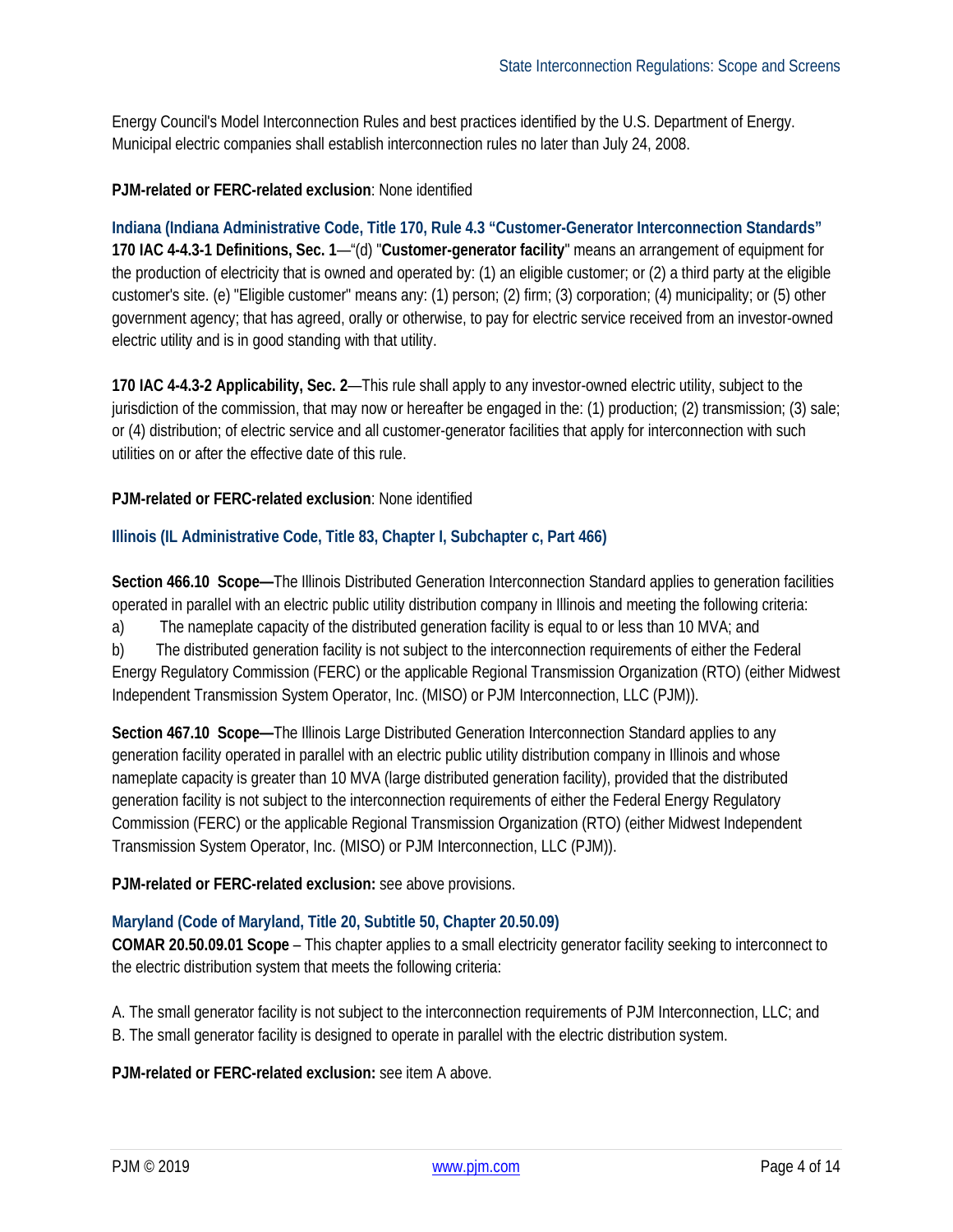#### <span id="page-4-0"></span>**Michigan (Public Service Commission, "Electric Interconnection and Net Metering Standards")**

#### **Part 1. General Provisions, R 460.601a Definitions; A-I.—**

(n) "Customer" means a person who receives electric service from an electric utility's distribution system or a person who participates in a net metering program through an alternative electric supplier or electric utility.

(o) "Customer-generator" means a person that uses a project on-site that is interconnected to an electric utility distribution system.

**R 460.615 Electric utility interconnection procedures.—**Rule 15. (1) Each electric utility shall file applications for approval of proposed interconnection procedures and forms within 90 days of the effective date of these rules…

**R 460.642 Net metering application and fees—**Rule 42. (1) A uniform net metering application form and process shall be used by all electric providers and alternative electric suppliers. The uniform net metering application form shall be approved by the commission.

**PJM or FERC exclusion**: none identified

#### <span id="page-4-1"></span>**New Jersey (NJ Administrative Code, Title 14, Chapter 5)**

Subchapter 5: "Interconnection Of Class I Renewable Energy Systems"

**§ 14:8-4.2 Net metering definitions**—"Customer-generator" means an electricity customer that generates electricity on the customer's side of the meter, using a class I renewable energy source.

**§ 14:8-1.2 Definitions**—"Class I renewable energy" means electric energy produced from solar technologies, photovoltaic technologies, wind energy, fuel cells powered by renewable fuels, geothermal technologies, wave or tidal action, small scale hydropower facilities with a capacity of three megawatts or less and put into service after July 23, 2012, and/or methane gas from landfills or a biomass facility, provided that the biomass is cultivated and harvested in a sustainable manner. Types of Class I renewable energy that qualify for use in meeting the requirements of this subchapter are set forth at N.J.A.C. 14:8-2.5

**PJM or FERC exclusion**: **§ 14:8-5.2 General interconnection provisions** (g) If the interconnection of a customergenerator facility is subject to interconnection requirements of FERC or PJM, the provisions of this subchapter that apply to interconnection apply to that facility only to the extent that they do not conflict with the interconnection requirements of FERC or PJM.

#### <span id="page-4-2"></span>**Ohio (OH Administrative Code, Title 4901, Chapter 22)**

**§ 4901:1-22-0**. **Definitions –** (A) "Applicant" means the person requesting interconnection service and may be any of the following:

(1) A customer generator as defined by division  $(A)(29)$  of section 4928.01 of the Revised Code.

- (2) A self-generator as defined by division (A)(32) of section 4928.01 of the Revised Code.
- (3) The owner or operator of distributed generation as defined in paragraph (K) of this rule.

Paragraph (K)"**Distributed generation**" is a general term for all or part of a system of a distributed electrical generator or a static inverter either by itself or in the aggregate of twenty megawatts or less in size together with all protective, safety, and associated equipment installed at a point of common coupling on the EDU's distribution system in close proximity to the customer load.

Ohio Revised Code 4928.01 division (A)(29) "**Customer-generator**" means a user of a net metering system.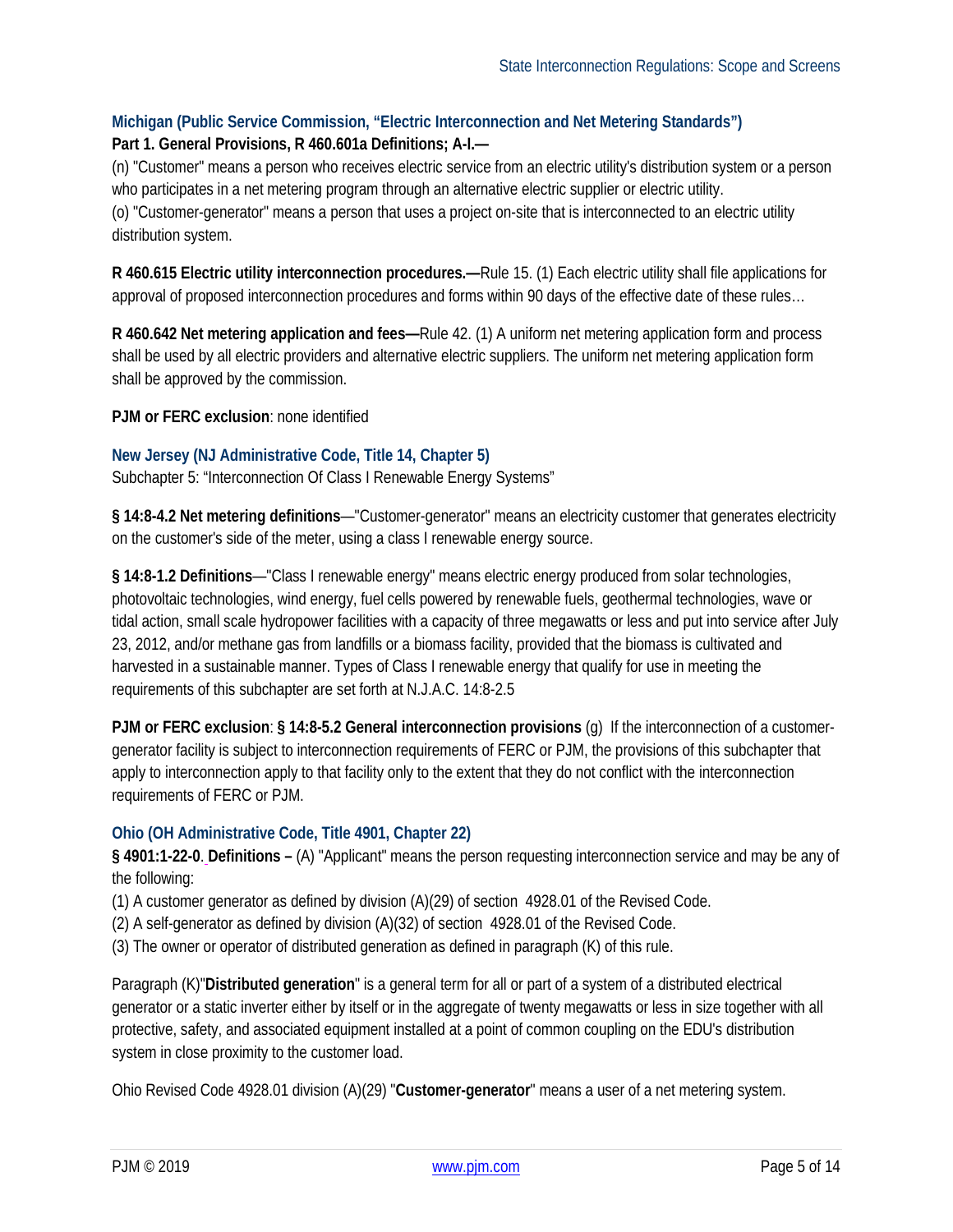Ohio Revised Code 4928.01 division (A)(31) "Net metering system" means a facility for the production of electrical energy that does all of the following:

- (a) Uses as its fuel either solar, wind, biomass, landfill gas, or hydropower, or uses a microturbine or a fuel cell;
- (b) Is located on a customer-generator's premises;
- (c) Operates in parallel with the electric utility's transmission and distribution facilities;
- (d) Is intended primarily to offset part or all of the customer-generator's requirements for electricity.

Ohio Revised Code 4928.01 division (A)(32) "**Self-generator**" means an entity in this state that owns or hosts on its premises an electric generation facility that produces electricity primarily for the owner's consumption and that may provide any such excess electricity to another entity, whether the facility is installed or operated by the owner or by an agent under a contract.

**PJM or FERC exclusion**: none identified.

#### <span id="page-5-0"></span>**Pennsylvania (PA Code Title 52, Chapter 75)**

**§ 75.21. Scope** –This subchapter sets forth the interconnection standards that apply to EDCs which have customergenerators intending to pursue net metering opportunities in accordance with the act.

**PJM or FERC exclusion**: The interconnection procedures apply to customer-generators with small generator facilities that satisfy the following criteria:

- (1) The electric nameplate capacity of the small generator facility is equal to or less than 5 MW.
- (2) The small generator facility is not subject to the interconnection requirements of an RTO.
- (3) The small generator facility is designed to operate in parallel with the electric distribution system.

#### <span id="page-5-1"></span>**Virginia (VA Administrative Code, Title 20, Agency 5, Chapter 314)**

**§10**. **Applicability and scope; waiver.—**A. These regulations are promulgated pursuant to § 56-578 of the Virginia Electric Utility Regulation Act (§ 56-576 et seq. of the Code of Virginia). They establish standardized interconnection and operating requirements for the safe operation of electric generating facilities with a rated capacity of 20 megawatts (MW) or less connected to electric utility distribution (and in certain cases transmission) systems in Virginia.

**PJM or FERC exclusion**: These regulations do not apply to customer generators operating pursuant to the Virginia State Corporation Commission's Regulations Governing Net Energy Metering (20VAC5-315) or those that fall under the jurisdiction of the Federal Energy Regulatory Commission (FERC).

#### <span id="page-5-2"></span>**Washington, District of Columbia (D.C. Municipal Regulations, Title 15, Chapter 40)**

**§4000.1—** This Chapter establishes the District of Columbia Small Generator Interconnection Rules ("DSGIR") which apply to facilities satisfying the following criteria:

- (a) The total nameplate capacity of the small generator facility is equal to or less than 20 megawatts ("MW").
- (b) The small generator facility is not subject to the interconnection requirements of PJM Interconnection.
- (c) The small generator facility is designed to operate in parallel with the Electric Distribution System.

**PJM-related or FERC-related exclusion:** see item (b) above.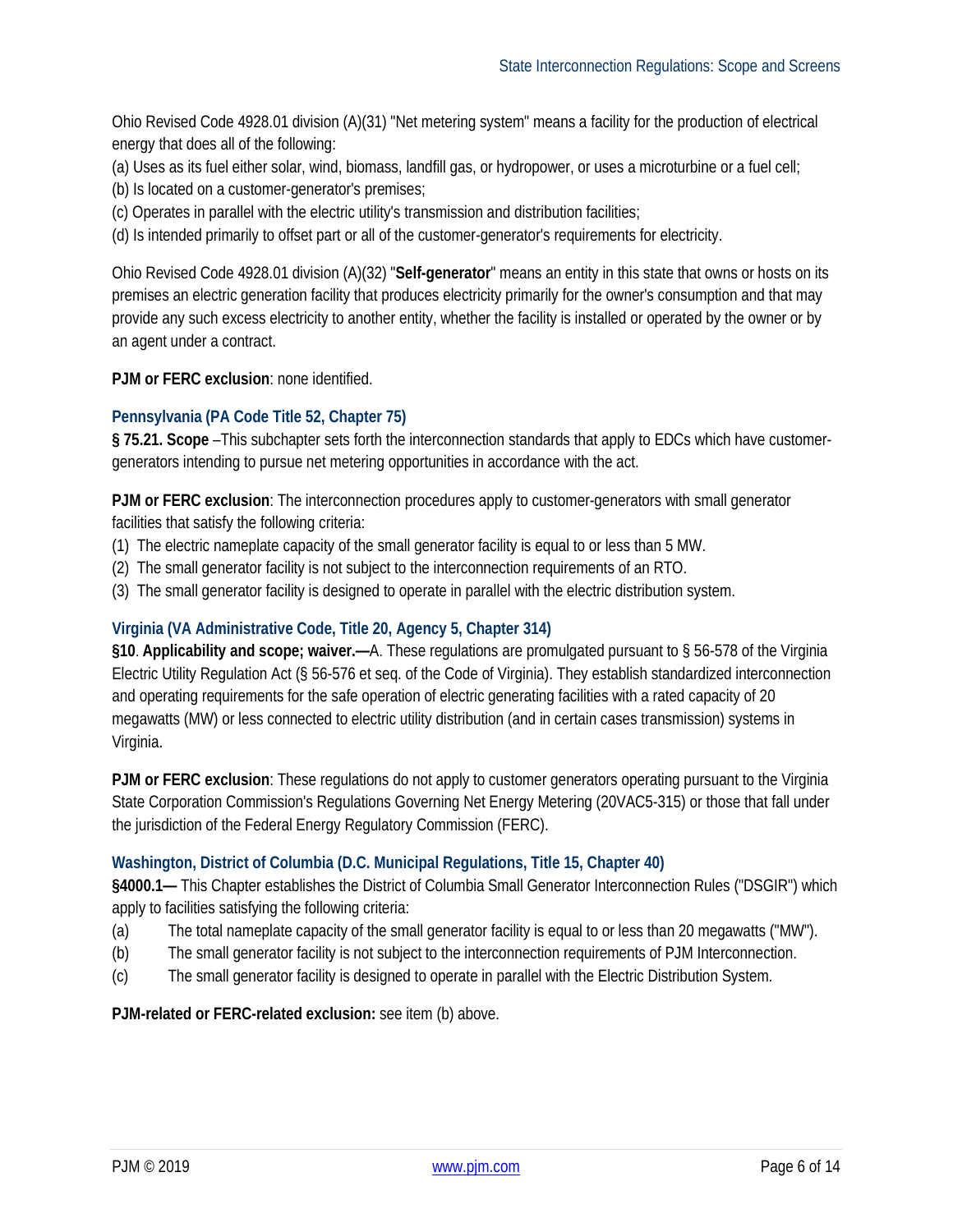## <span id="page-6-0"></span>**Regulations and Policies Regarding Third Party Ownership of Local DER**

Several local jurisdictions in PJM have explicit regulations pertaining to third-party ownership of DER. These usually are limited to the context of net metering.

The DSIRE database maintains a list of states that allows third-party owners of on-site solar to offer power purchase agreements to co-located end-use customers.



*Map courtesy DSIRE and N.C. Clean Energy Technology Center at N.C. State University. Accessed January, 2019 from <http://www.dsireusa.org/resources/detailed-summary-maps/>*

The following is a non-exhaustive list of examples of such statutes, regulations, and policies in PJM states.

#### <span id="page-6-1"></span>**Delaware (Delaware Code, Title 26, Chapter 10)**

**§ 1014 Public purpose programs and consumer education—** (d) The Commission, municipal electric companies, and electric cooperatives during any period of exemption under § 223 of this title shall each promulgate rules and regulations that provide for net energy metering for customers who own and operate, lease and operate, or contract with a third party that owns and operates an electric generation facility...

(i) Nothing in this section is intended in any way to limit eligibility for net energy metering services based upon direct ownership, joint ownership, or third-party ownership or financing agreement related to an electric generation facility, where net energy metering would otherwise be available.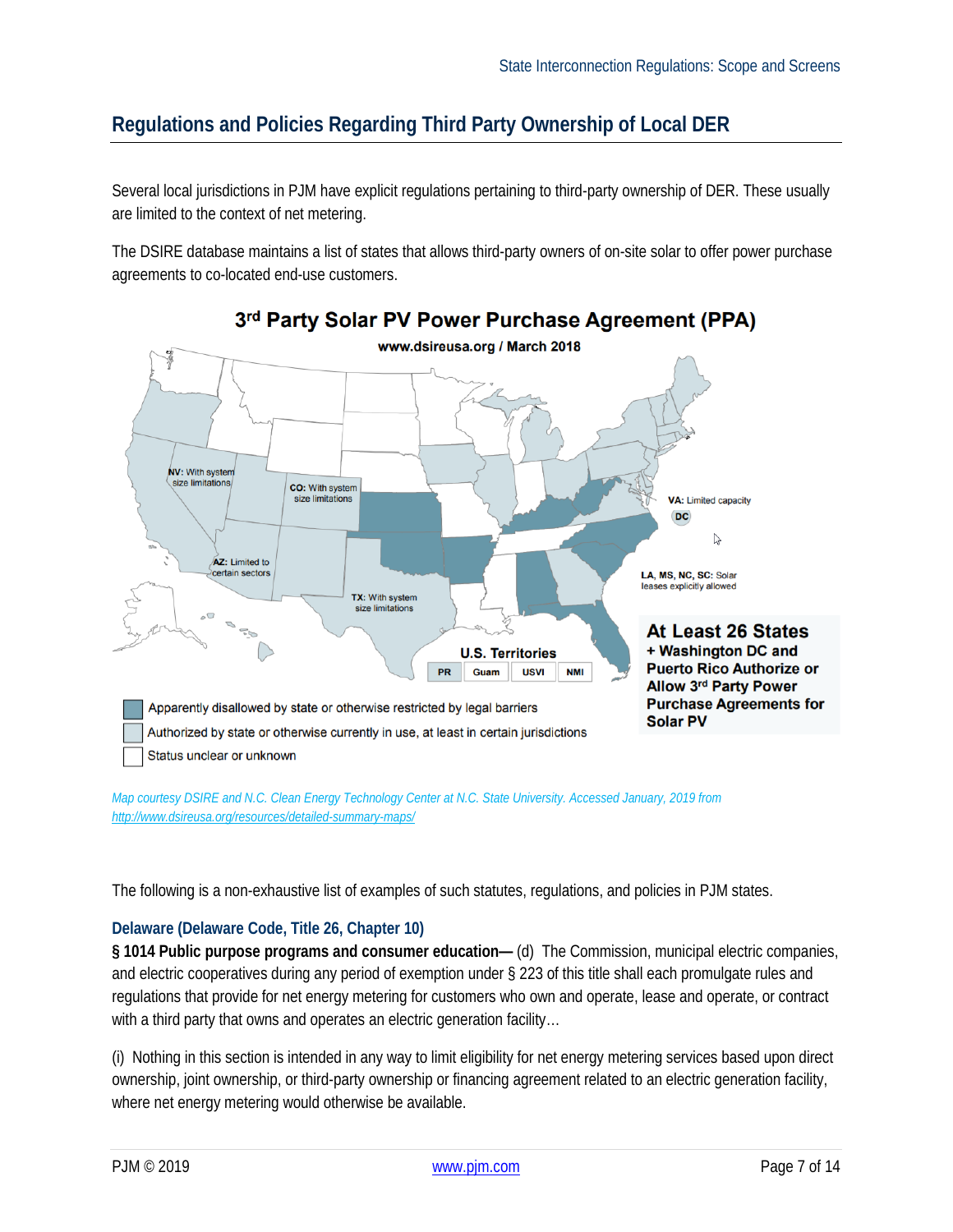#### <span id="page-7-0"></span>**Indiana (Indiana Administrative Code, Title 170, Rule 4.1)**

**170 IAC 4-4.3-1 Definitions—**(d) "Customer-generator facility" means an arrangement of equipment for the production of electricity that is owned and operated by:

(1) an eligible customer; or

(2) a third party at the eligible customer's site.

#### <span id="page-7-1"></span>**Maryland (Code of Maryland Statutes, Public Utilities Article, §7–306.)**

"Eligible customer–generator" means a customer that owns and operates, leases and operates, or contracts with a third party that owns and operates a biomass, micro combined heat and power, solar, fuel cell, wind, or closed conduit hydroelectric generating facility that:

- (i) is located on the customer's premises or contiguous property;
- (ii) is interconnected and operated in parallel with an electric company's transmission and distribution facilities; and
- (iii) is intended primarily to offset all or part of the customer's own electricity requirements.

**Public Utilities Article, §7–306.1**--A person who is negotiating a contract with an eligible customer–generator to install a solar electric generating facility on the customer–generator's property that the customer–generator owns and operates, leases and operates, or contracts with a third party that owns and operates and that requires interconnection with an electric company's distribution facilities:

 (1) shall submit to the customer–generator's electric company a completed application for interconnection of the solar electric generating facility with the electric company's distribution facilities;…

#### <span id="page-7-2"></span>**New Jersey (NJ Administrative Code, Title 48, Chapter 8, Subchapter 7)**

**§ 14:8-7.2 Definitions—**"Third-party contract" means a contract between an eligible customer and a third party, which provides for ownership and/or operation of the eligible customer's solar electric generation system by the third party for the purpose of net metering aggregation.

**§ 14:8-7.4 Third-party contracts**—(a) An eligible customer may contract with a third party to own and/or operate a solar electric power generation system for the purpose of net metering aggregation. (b) Any third-party contract shall include contractual protections that provide for adequate performance and provision for construction and operation for the term of the contract, including any appropriate bonding or escrow requirements.

#### <span id="page-7-3"></span>**Pennsylvania (PA Code, Title 52, Chapter 75, Subchapter C. Interconnection Standards) Final Order in PA PUC Docket No. M-2011-2249441**

It is ordered:

1. That it be the policy of the Commission that the term "operator," as found in the definition of "customer-generator" in Section 2 the AEPS Act, 73 P.S. § 1648.2, shall be interpreted as including customergenerators with distributed alternative energy systems that contract with a third-party to perform the operational functions of the alternative energy system.

#### **Section 2 the AEPS Act, 73 P.S. § 1648.2**

"Customer-generator." A nonutility owner or operator of a net metered distributed generation system with a nameplate capacity of not greater than 50 kilowatts if installed at a residential service or not larger than 3,000 kilowatts at other customer service locations, except for customers whose systems are above three megawatts and up to five megawatts who make their systems available to operate in parallel with the electric utility during grid emergencies as defined by the regional transmission organization or where a microgrid is in place for the primary or secondary purpose of maintaining critical infrastructure, such as homeland security assignments, emergency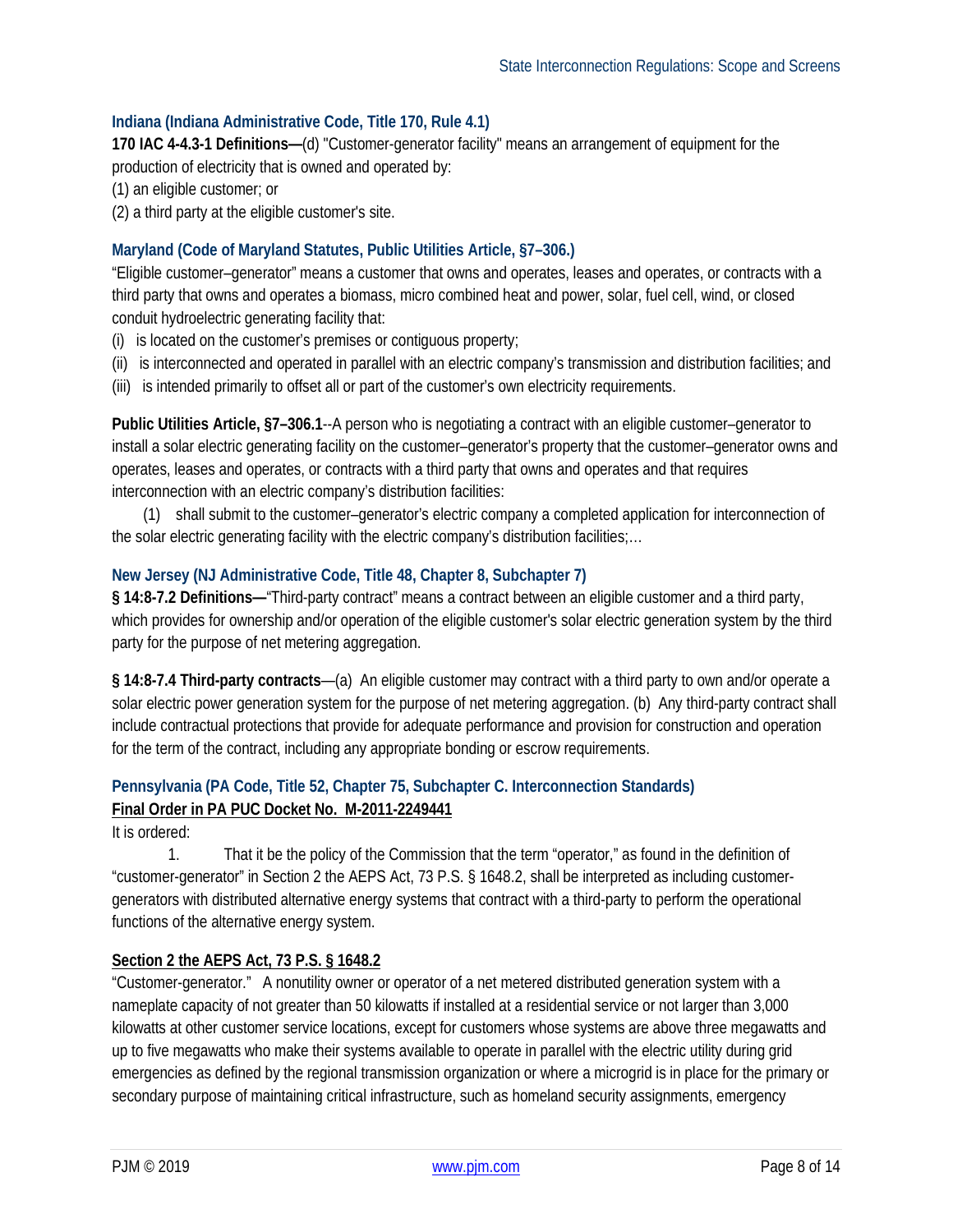services facilities, hospitals, traffic signals, wastewater treatment plants or telecommunications facilities, provided that technical rules for operating generators interconnected with facilities of an electric distribution company, electric cooperative or municipal electric system have been promulgated by the Institute of Electrical and Electronic Engineers and the Pennsylvania Public Utility Commission.

#### <span id="page-8-0"></span>**Virginia (Code of Virginia, Title 56, Chapter 23, § 56-594 – Net energy metering provisions)**

"Eligible customer-generator" means a customer that owns and operates, or contracts with other persons to own, operate, or both, an electrical generating facility that (i) has a capacity of not more than 20 kilowatts for residential customers and not more than one megawatt for nonresidential customers on an electrical generating facility placed in service after July 1, 2015; (ii) uses as its total source of fuel renewable energy, as defined in § 56-576; (iii) is located on the customer's premises and is connected to the customer's wiring on the customer's side of its interconnection with the distributor; (iv) is interconnected and operated in parallel with an electric company's transmission and distribution facilities; and (v) is intended primarily to offset all or part of the customer's own electricity requirements. In addition to the electrical generating facility size limitations in clause (i), the capacity of any generating facility installed under this section after July 1, 2015, shall not exceed the expected annual energy consumption based on the previous 12 months of billing history or an annualized calculation of billing history if 12 months of billing history is not available.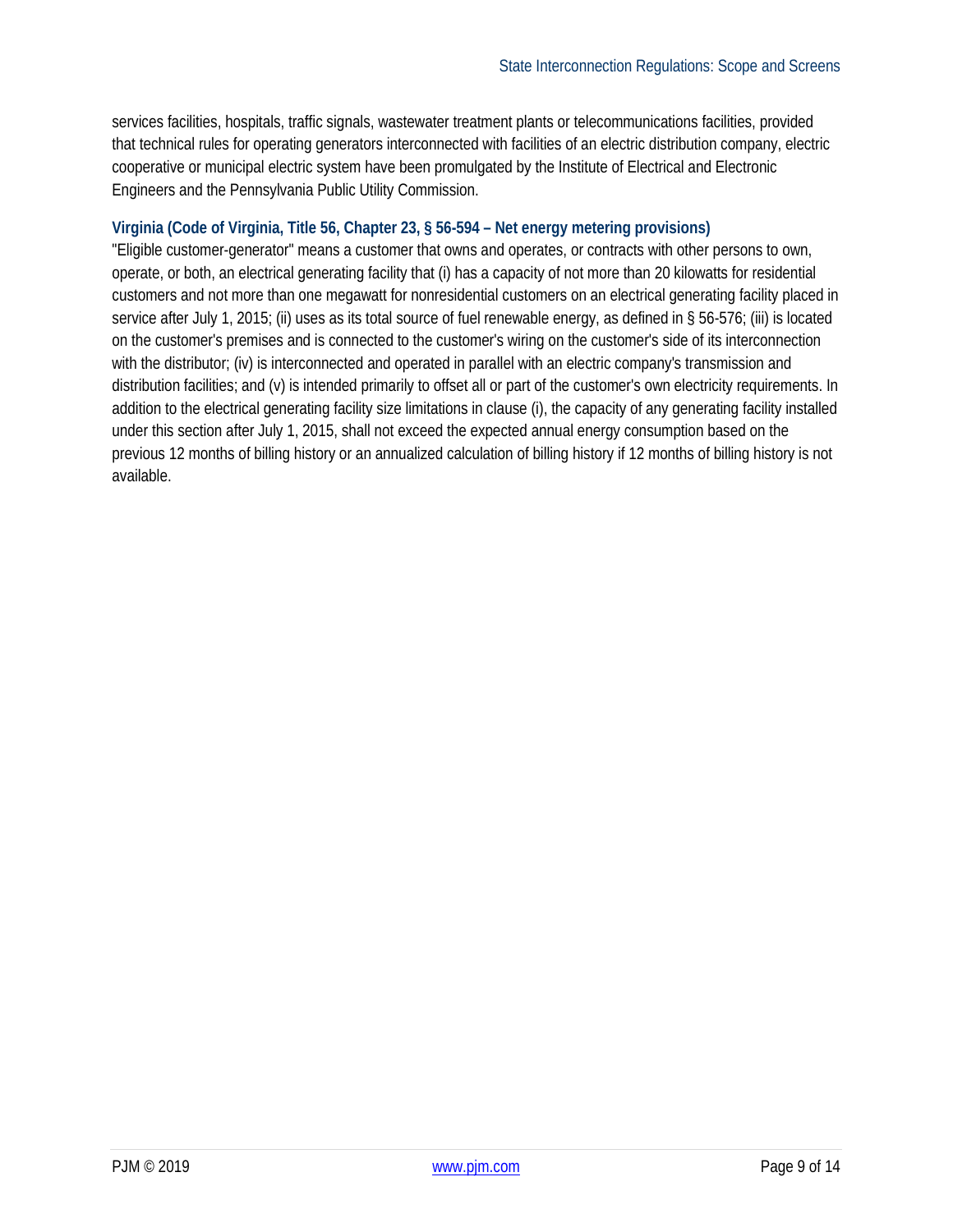## <span id="page-9-0"></span>**Local Screening: Timing, Cost, and Size Thresholds**

Most local jurisdictions in PJM (as well as the PJM tariff itself) provide for an expedited "screening" process for DER below a certain size threshold.

#### <span id="page-9-1"></span>**Screens for Very Small DER ("Level 1")**

These screens are often applicable for DER that are co-located with mass market residential or small commercial customers. Many state codes provide a fixed application fee regardless of size, and utilities offer a simplified application form. In many cases, they are limited to inverter-based DER only.

|                   | <b>Size threshold</b> | Inverter only?    | Fee      | Duration <sup>1</sup> |
|-------------------|-----------------------|-------------------|----------|-----------------------|
| <b>Delaware</b>   |                       | IREC <sup>2</sup> |          |                       |
| <b>Illinois</b>   | 25 kW                 | Yes               | \$50     | 27d                   |
| <b>Indiana</b>    | <b>10 kW</b>          | Yes               | Free     | 25d                   |
| Maryland          | 20 kW                 | Yes               | Free     | 20d                   |
| Michigan          | <b>20 kW</b>          | Yes               | \$75     | 30d                   |
| <b>New Jersey</b> | 10 kW                 | Yes               | Free     | 16d                   |
| Ohio              | 25 kW                 | Yes               | $<$ \$50 | 30d                   |
| Pennsylvania      | 10 kW                 | Yes               | \$100    | 25d                   |
| Virginia          | 500 kW                | <b>No</b>         | \$500    | 25d                   |
| Washington, D.C.  | 20 kW                 | Yes               | Free     | 10d                   |

### **Table 2: Small DER Interconnection Summary**

<span id="page-9-2"></span> <sup>1</sup> Duration in business days from receipt of complete application until executable agreement tendered, assuming screens are passed

<span id="page-9-3"></span><sup>&</sup>lt;sup>2</sup> Delaware code cites the model interconnection procedures of IREC, the Interstate Renewable Energy Council.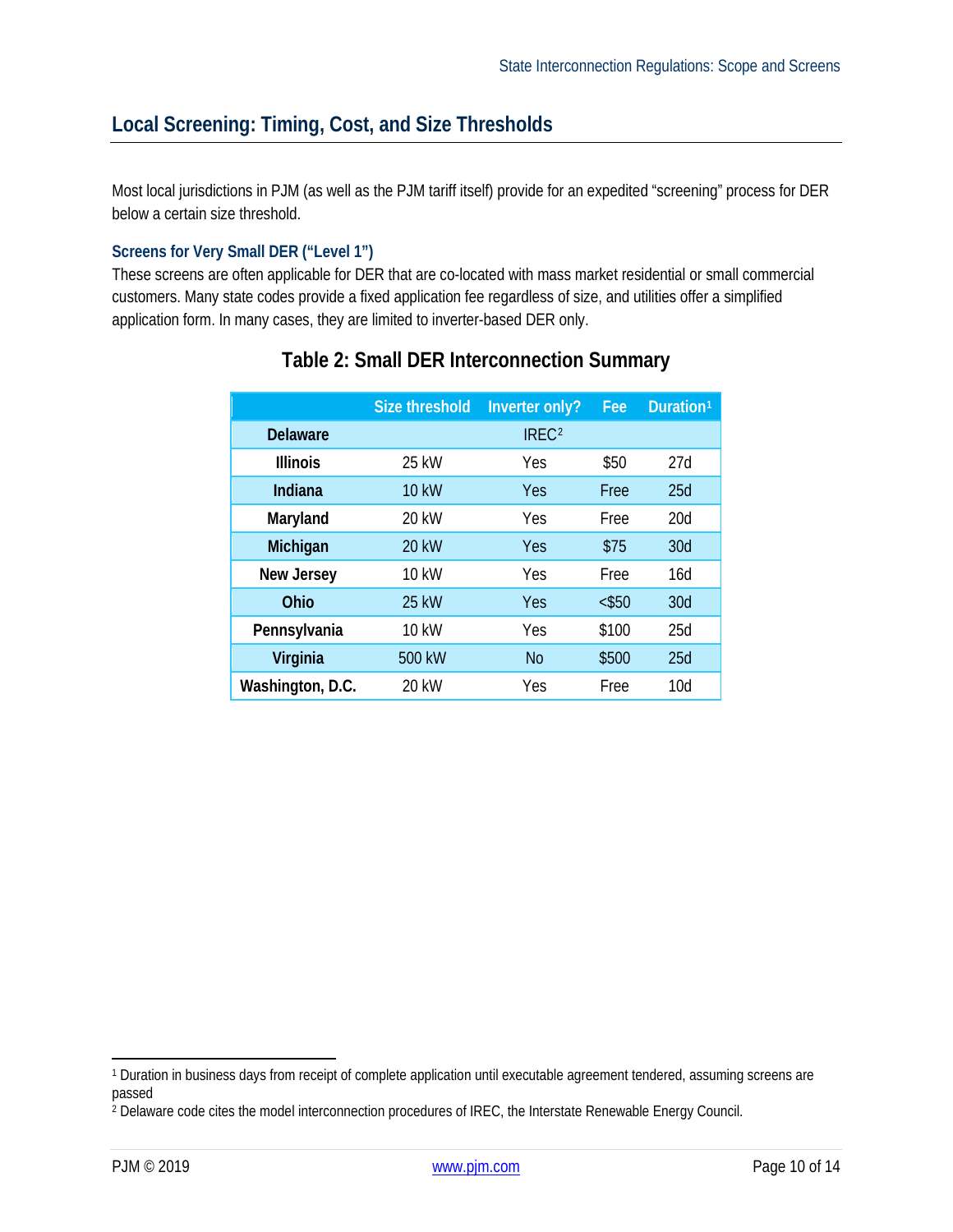The functional screens for Level 1 tend to group along similar lines, as summarized below.

|                  | Aggregate<br>DER <sup>4</sup>                        | Aggregate fault<br>current | <b>Aggregate short circuit</b><br>interrupting capability | <b>New</b><br>construction                 |
|------------------|------------------------------------------------------|----------------------------|-----------------------------------------------------------|--------------------------------------------|
| <b>Delaware</b>  |                                                      |                            | IREC <sup>5</sup>                                         |                                            |
| <b>Illinois</b>  | <15% of peak                                         | N/A                        | N/A                                                       | N/A                                        |
| Indiana          | $<$ 10% of peak                                      | $<10\%$ of<br>maximum      | N/A                                                       | N/A                                        |
| Maryland         | <15% of peak                                         | N/A                        | N/A                                                       | Fail                                       |
| Michigan         |                                                      |                            | N/A <sup>6</sup>                                          |                                            |
| New Jersey       | $<$ 10% or<br><15% solar                             | $<$ 10% of<br>maximum      | N/A                                                       | N/A                                        |
| Ohio             | <15% of peak                                         | $<$ 10% of<br>maximum      | N/A                                                       | N/A                                        |
| Pennsylvania     | <15% of peak                                         | N/A                        | N/A                                                       | Fail                                       |
| Virginia         | VA does not specify Level 1 non-net-metering screens |                            |                                                           |                                            |
| Washington, D.C. | <15% of peak                                         | N/A                        | N/A                                                       | Fail, except<br>+15d if only<br>new tie in |

# **Table 3: Small DER Screening Criteria[3](#page-10-1)**

Interconnection of small and medium DER often proceeds via administrative "screens", rather than power flow studies. There are multiple screening criteria, and they vary slightly, however most screens are shared across states. The **aggregate DER** screen has the distribution utility sum the total megawatts of DER installed on a section of a feeder (including all DER installed at any point in time, not just those in a particular queue window), add to that the interconnection customer's DER, and compare that total quantity to the peak load on the feeder section. The **aggregate fault current** screen measures the total fault current contribution from all DER on a feeder and compares it to the maximum expected fault current. The **aggregate short circuit interrupting capability** screen assesses whether the DER will cause any distribution protective devices and equipment to exceed a threshold quantity of their short circuit interrupting capability. The **no construction** screen looks at whether any construction is required on the utility system in order to accommodate the new DER (usually excluding metering).

#### <span id="page-10-0"></span>**Screens for Medium DER ("Level 2")**

These screens are often applicable for larger commercial customers and smaller standalone DER. The application fee tends to depend on size, and the application form is more complicated than for Level 1. There is typically no requirement to be an inverter-based resource. The underlying screen is similar to or identical to that for Level 2.

<span id="page-10-1"></span> <sup>3</sup> For simplicity, criteria for spot networks, single-phase networks, transient stability, and others are excluded.

<span id="page-10-2"></span><sup>4</sup> Typically percent of peak load on line circuit, either at substation or as bounded by sectionalizers.

<span id="page-10-3"></span><sup>5</sup> Delaware code cites the model interconnection procedures of IREC, the Interstate Renewable Energy Council.

<span id="page-10-4"></span><sup>6</sup> Michigan does not outline specific functional screens, only equipment and basic technical requirements for those projects falling below 20 kW.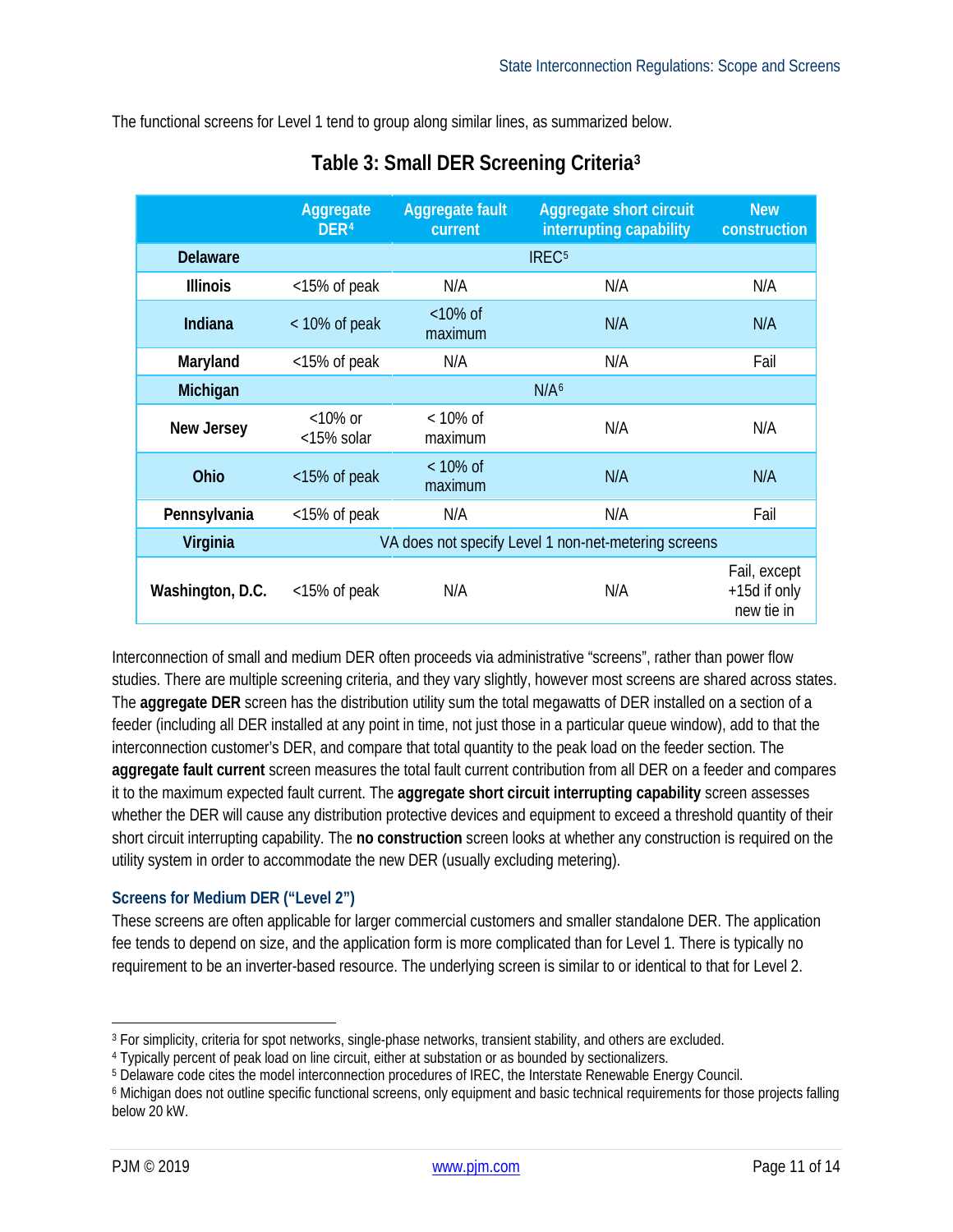In addition, some screens procedures allow for an interconnection agreement to be offered even if screens are failed.

Finally, medium DER screens sometimes feature "supplemental screens", which specify more complex screens that would apply in the event that initial screens are failed. For example, the PJM tariff provides that, if a DER fails the screens in Section 112A, then a supplemental review shall be offered to the Interconnection customer, as applicable. The supplemental review (detailed in Section 112A subsection 5, Supplemental Review) specifies three more detailed screens, as well as an additional timeline of 75 days.

|                  | <b>Size threshold</b>     | Fee            | Duration <sup>7</sup> | <b>Supplemental</b><br>screens? |
|------------------|---------------------------|----------------|-----------------------|---------------------------------|
| <b>Delaware</b>  |                           |                | IREC <sup>8</sup>     |                                 |
| <b>Illinois</b>  | 2 MW or 5 MW <sup>8</sup> | $$100 + $1/kW$ | 35d                   | $+45d$                          |
| <b>Indiana</b>   | 2 MW                      | $$50 + $1/kW$  | 35d                   | $+30d$                          |
| Maryland         | 2 MW                      | $$50 + $1/kW$  | 30d                   | <b>No</b>                       |
| Michigan         | $2$ MW <sup>9</sup>       | \$500          | 75d                   | <b>No</b>                       |
| New Jersey       | 2 MW                      | $$50 + $1/kW$  | 24d                   | No                              |
| Ohio             | 2MW or 5 MW               | $$50 + $1/kW$  | 35d                   | $+30d$                          |
| Pennsylvania     | 2 MW                      | $$250 + $1/kW$ | 35d                   | No                              |
| Virginia         | 2 MW                      | \$500          | 30d                   | $+35d^{10}$                     |
| Washington, D.C. | $2 - 5$ MW                | \$500          | 20d                   | $+20d$                          |

### **Table 4: Medium DER Interconnection Summary**

<span id="page-11-0"></span> <sup>7</sup> Duration from receipt of application until executable interconnection agreement offered, assuming screens are passed

<span id="page-11-1"></span><sup>8</sup> Delaware code cites the model interconnection procedures of IREC, the Interstate Renewable Energy Council.

<span id="page-11-2"></span><sup>9</sup> Michigan code identified 5 categories of project within its interconnection standards, of which Category 5 is greater than 2 MW. Categories 2-4 encompass projects between 20 kW and 2 MW

<span id="page-11-3"></span><sup>&</sup>lt;sup>10</sup> Virginia code does not specify supplemental screens, but does define timelines.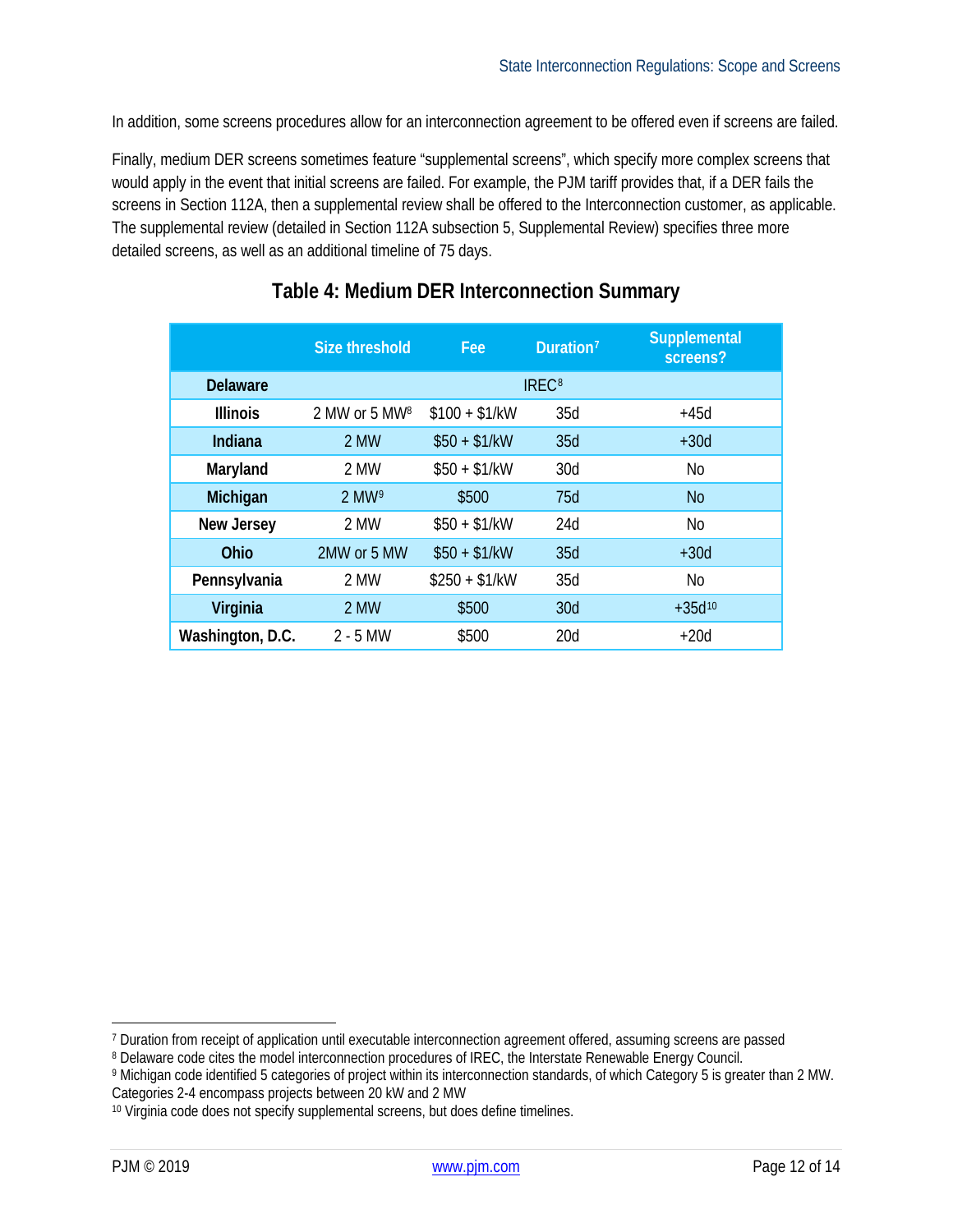The functional screens for Level 2 tend to group along similar lines, as summarized below.

|                  | Aggregate<br>DER <sub>12</sub> | <b>Aggregate fault</b><br>current <sup>13</sup> | <b>Aggregate short</b><br>circuit interruption | <b>New</b><br>construction                 |
|------------------|--------------------------------|-------------------------------------------------|------------------------------------------------|--------------------------------------------|
| <b>Delaware</b>  | IREC <sup>14</sup>             |                                                 |                                                |                                            |
| <b>Illinois</b>  | $<$ 15% of peak                | < 10% of maximum                                | <90% of capability                             | N/A                                        |
| Indiana          | $<$ 15% of peak                | $<$ 10% of maximum                              | <90% of capability                             | N/A                                        |
| Maryland         | $<$ 15% of peak                | $<$ 10% of maximum                              | <90% of capability                             | Fail                                       |
| Michigan         | N/A <sup>15</sup>              |                                                 |                                                |                                            |
| New Jersey       | $<$ 10% or $<$ 15%<br>solar    | $<$ 10% of maximum                              | <90% of capability                             | N/A                                        |
| <b>Ohio</b>      | $<$ 15% of peak                | $<$ 10% of maximum                              | <90% of capability                             | Fail                                       |
| Pennsylvania     | $<$ 15% of peak                | $<$ 10% of maximum                              | <85% of capability                             | Fail                                       |
| Virginia         | $<$ 15% of peak                | <10% of maximum                                 | $< 87.5\%$ of<br>capability                    | Fail                                       |
| Washington, D.C. | $<$ 15% of peak                | $<$ 10% of maximum                              | < 90% of capability                            | Fail, except<br>+15d if only<br>new tie in |

# **Table 5: Medium DER Screening Criteria[11](#page-12-0)**

<span id="page-12-0"></span> <sup>11</sup> For simplicity, criteria for spot networks, single-phase networks, and transient stability are excluded

<span id="page-12-1"></span><sup>12</sup> Percent of peak load on line circuit as bounded by sectionalizers.

<span id="page-12-2"></span><sup>13</sup> Percent of the distribution circuit's maximum fault current at the point on the high voltage (primary) level nearest the proposed point of change of ownership.

<span id="page-12-3"></span><sup>14</sup> Delaware code cites the model interconnection procedures of IREC, the Interstate Renewable Energy Council.

<span id="page-12-4"></span><sup>15</sup> Michigan does not outline functional screens, only equipment and basic technical requirements for those projects falling under purview of > 2 MW. These Category 5 projects are required to be studied by the respective distribution utility ("Distribution Study").